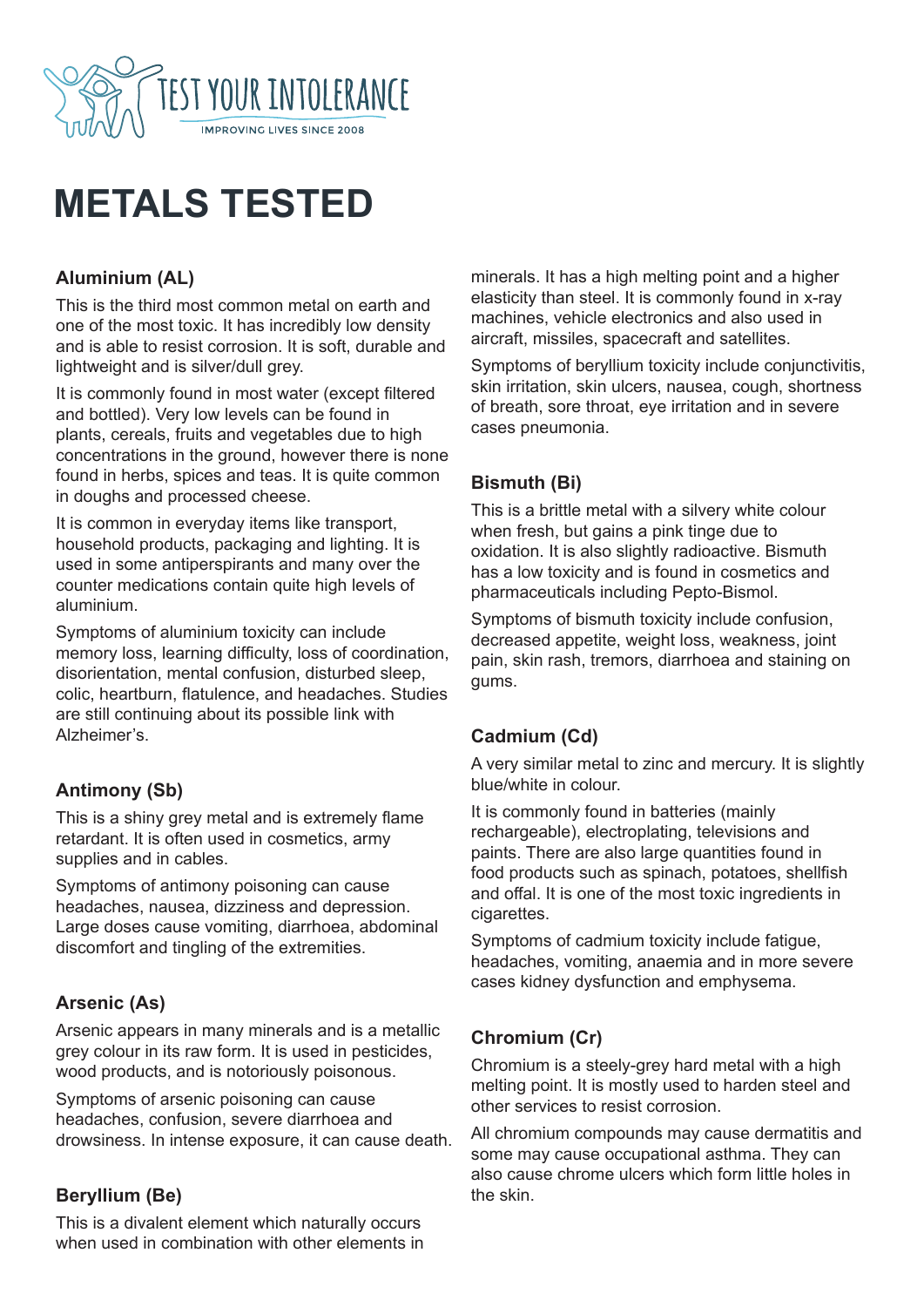

# **METALS TESTED**

# **Cobalt (Co)**

It is produced by reductive smelting and is silver/ grey on colour. It used to be used as a blue pigment for jewellery but had to be stopped due to the amount of reactions it caused. It can commonly be found in lithium batteries and electroplating.

Symptoms of cobalt toxicity include gastro issues, tinnitus and respiratory diseases.

# **Copper (Cu)**

It is soft and malleable and red/orange in colour. It is a great conductor of heat and electricity. It is often found in many household fittings including electrical wiring, roofing and plumbing.

Symptoms of copper toxicity include headaches, insomnia, fatigue, depression, learning difficulties and skin rashes.

#### **Dental Amalgam**

This is an alloy consisting of mercury (50%), silver (22-32%), tin (14%), copper (8%), and other trace metals. It is used due to its low cost, ease of application, strength and durability.

Symptoms include various chronic breathing disorders, compromised cognitive functions, extreme changes in mood, hallucinations and depression.

## **Gold (Au)**

This is a very dense metal, shiny and a bright yellow colour. It is often found in jewellery but it is also edible and is used in some foods and drinks.

Symptoms of gold toxicity include headaches, vomiting, dermatitis, jaundice and pneumonitis.

## **Lead (Pb)**

It is a soft malleable metal and is dull grey in colour. It is found in paint, ink, batteries, soldering, car fuel and is common in many plants. It is used in many weapons and also in the manufacturing of cars.

Symptoms of lead toxicity includes headache, abdominal pain, kidney failure, memory loss and many aspects of weakness and pain especially of the extremities.

## **Magnesium (Mg)**

This is an alkaline earth metal and is the fourth most common element. It is soluble in water. It is used in fireworks, photographic light bulbs and is often added to missile fuel. The main symptoms are diarrhoea and nausea.

#### **Manganese (Mn)**

It is often combined with iron and is most commonly used in stainless steels. It can be used to combat rust and corrosion in other metals. It is commonly found in coins as well as in most stainless steel and rust preventative products. Manganese is important to the body and only high exposure is normally an issue for people. Symptoms of Manganese toxicity includes anaemia, tremors and stiff muscles.

# **Mercury (Hg)**

It is the only metal that is liquid at room temperature, it is silver in colour. Mercury can be found in many electrical outlets around the home. It is also found in some household medicines and can still be used in some dental fillings. It is present in neon signs and even used in mascara. It can be found in many seafood's and some fresh water fish.

Symptoms of mercury toxicity are far and wide as it can affect any area of the body. It can affect the nervous system, the gastro area, the head and neck and even the cardio-vascular system.

## **Molybdenum (Mo)**

It gets its name from the Greek word for lead, as the two were often confused. It is extremely hard and metallic in colour. The main use of molybdenum is in the commercial and industrial industries where it plays a large role in manufacturing. Symptoms can include itchy eyes and coughing, but in chronic exposure it may cause anorexia, diarrhoea and extreme joint pain.